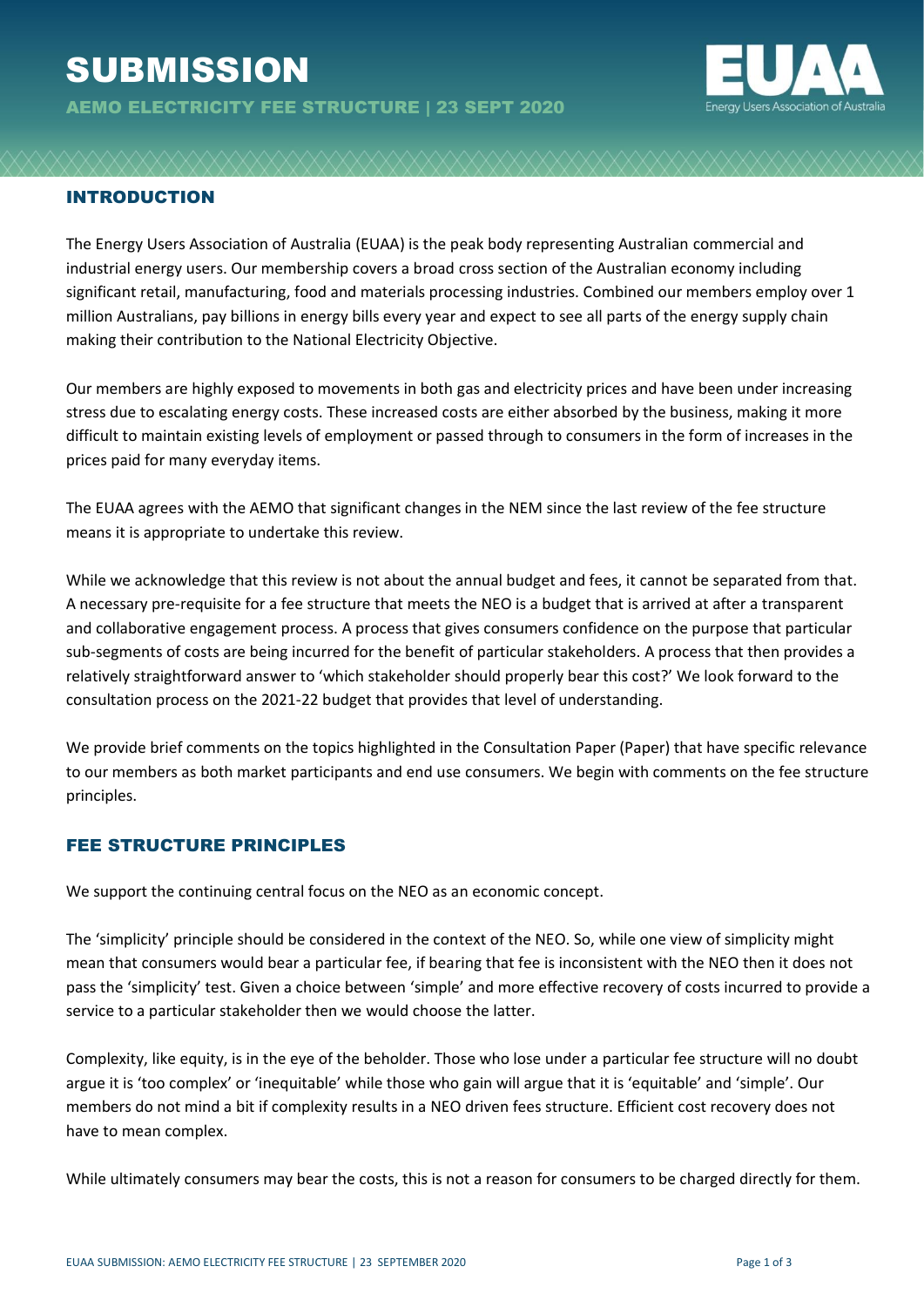

The party that AEMO is incurring the costs for should be the party that is charged – or in terms of the formal principals – fees charged to a registered participant should be reflective of the extent to which the budgeted revenue requirement for AEMO involve that registered participant. It is up to that party e.g. generator or retailer, to decide how much of the fee they wish to reflect in their wholesale or retail price offers to our members. The flawed logic of charging consumers first is no different to the flawed logic of saying because consumers may ultimately bear the coal or gas fuel costs of a generator, consumers should pay those fuel costs.

## PERIOD OF THE FEE STRUCTURE

Given the likely significant changes resulting from the post 2025 NEM reforms, the EUAA supports any new fee structure applying until 20<sup>th</sup> June 2025. A review should be undertaken ahead of that date and when the post 2025 market structure is clearly understood, to set the fee structure form 1 July 2025.

## ATTRIBUTION OF COSTS BETWEEN CATEGORIES

#### *Unallocated costs:*

The Paper says that:

"The current apportionment of the budgeted revenue requirements is 70% to allocated costs and 30% to unallocated costs…" (p.15)

The paper implies (Fig 2) that this % will "…be determined through AEMO's cost allocation survey" but no further information is provided on when this will occur and whether stakeholders will have an input. In the absence of this, we look forward to this data being provided to assist us coming to a view on the questions asked in the Paper.

Then the Paper says that:

"Unallocated (indirect) costs are costs which cannot be readily allocated to a particular participant category or function (e.g. corporate overheads) and based on principles of economic efficiency having regard to the NEO, are fully recovered from Market Customers."

Without providing any explanation of these principles of economic efficiency.

We understand the concept of costs that are difficult to allocate to any one particular party e.g. the costs of AEMO offices. We do not understand how that is then efficient to allocate all of those costs to market customers. Surely all participants benefit from these overhead costs and on the basis of NEO efficiency they should be shared across all market participants in a structure similar to the shared of allocated costs.

#### *New categories of Registered Participants:*

We support the proposal to expand the categories of participants from which AEMO will recover fees. Any participant in the electricity markets (energy and ancillary services) that AEMO administers should contribute to the recovery of NEM charges in addition to any connection/registration fee that would pay. This will include any participants in new markets that are being established e.g. Demand Response Service Providers in the wholesale demand response market.